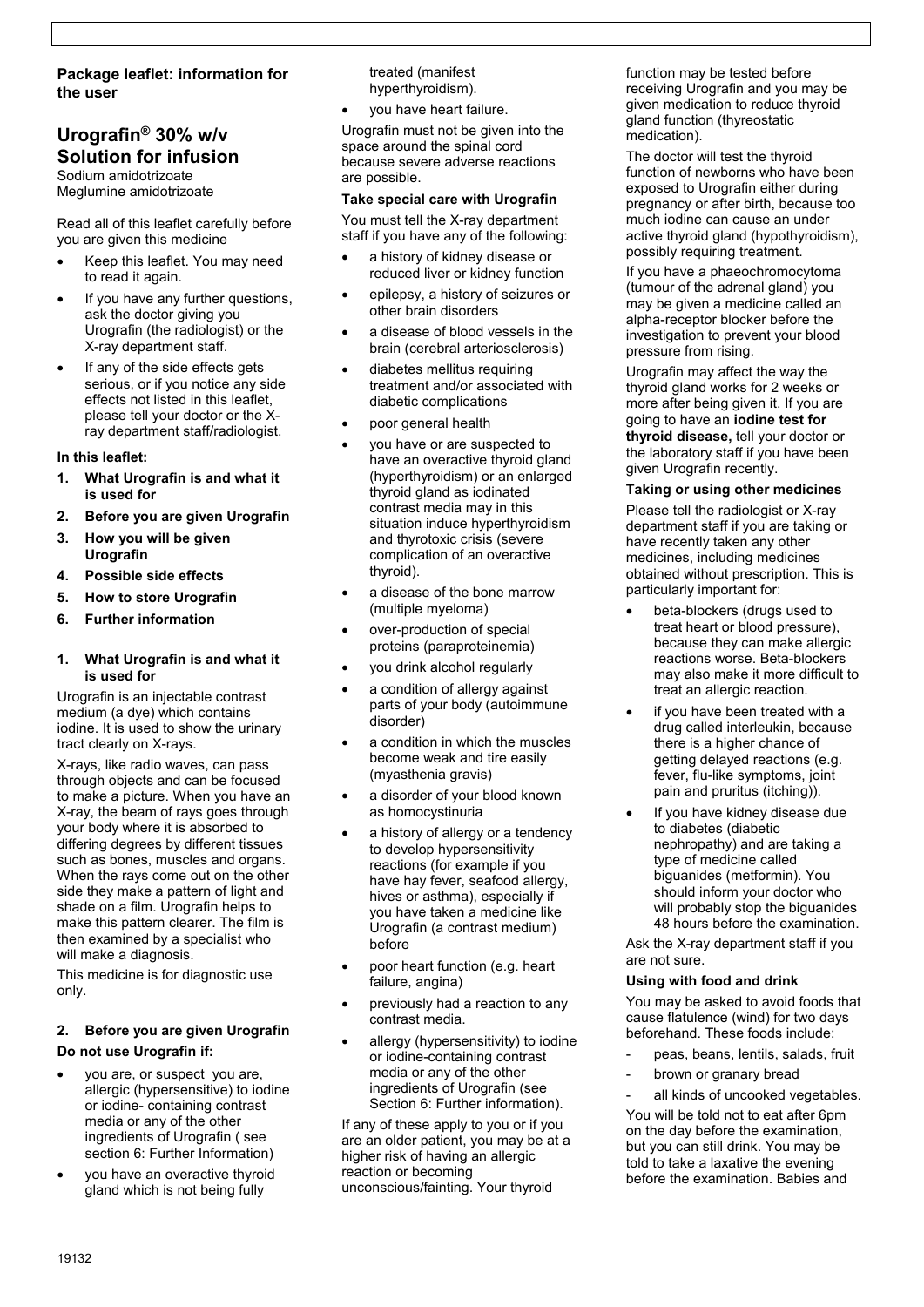young children, however, must not fast or take a laxative. If you have a disorder of your body water and body salts balance this will be corrected before the examination.

Do not reduce the amount you normally drink before the investigation, especially if you have any of the following:

- multiple myeloma (disease of the bone marrow)
- diabetes mellitus
- polyuria (production of large amounts of urine which is pale in colour)
- oliguria (production of small amounts of urine)
- gout
- a disorder affecting the amount of calcium in your blood.

Also, fluid intake must not be reduced in babies, young children, older patients or in someone who is in a very poor general state of health where their body tissues are wasting away.

### **Pregnancy and breast-feeding**

Tell the X-ray department staff if you are pregnant, think you may be pregnant, or are breast feeding.

### **Driving and using machines**

You should not drive or operate machinery after the examination as you may have a delayed reaction to Urografin.

### **Important information about some of the ingredients of Urografin**

This medicine contains 362.50 mg of sodium (main component of cooking salt) in each dose (250 ml). This is equivalent to 18.1% of the recommended daily dietary intake of sodium for an adult.

#### **3. How you will be given Urografin**

The X-ray department staff will decide how much Urografin is needed for your particular investigation. They will explain how everything works and what position you should lie in on the X-ray table. Tell the X-ray department staff if you feel anxious or if you are in any pain.

The dose of Urografin varies depending on your age, weight, heart function, blood vessels and kidneys and on your general health.

Once you lie down the Urografin will be injected into a vein. The staff in the X-ray department will observe you for at least 30 minutes after the injection just in case you have any side effects.

**If you receive more Urografin than you should**

Overdosing is unlikely. If it does happen the radiologist will treat any symptoms that follow.

# **4. Possible side effects**

Like all medicines, Urografin can cause side effects, although not everybody gets them.

Side effects you may get after being given a contrast medium like Urografin are usually mild and do not last long.

However, as with similar contrast media, severe and life-threatening reactions, as well as deaths, have been reported.

### If you notice:

- itching of the skin, rash, wheals on the skin (urticaria)
- difficulty breathing, gagging, feeling of suffocation
- swelling of the face, neck or body
- itchy or watery eyes, tickling in the throat or nose, hoarseness, coughing or sneezing
- headache, dizziness, feeling faint
- feeling particularly hot or cold, sweating
- paleness or reddening of the skin
- chest pain, cramp, tremor
- feeling sick
- agitation
- confusion
- blue lips

# **Tell the radiologist or X-ray staff**

**immediately** as these may be the first signs of allergic reaction or shock. Your investigation will need to be stopped, and you may need further treatment.

Apart from the symptoms listed above the other possible side effects of Urografin are:

- feeling sick or being sick
- a sensation of pain and a general feeling of warmth
- in rare cases your kidneys temporarily stop working
- reddening or other reactions at the injection site if Urografin is not injected properly.

Very rarely severe or even lifethreatening side-effects may occur and in some cases have been fatal. These include:

- lowered blood pressure
- fainting (collapse)
- circulatory failure
- an irregular, rapid heart beat which may cause the heart to suddenly stop beating altogether (cardiac arrest)
- disorders of the brain circulation leading to stroke
- fits or other brain related symptoms
- a build-up of water in the air spaces of the lung
- anaphylactic shock (a very severe allergic reaction)
- unconsciousness.

Severe skin disease (pain, reddening, large blisters, peeling of layers of skin) may develop in rare cases.

If contrast medium reaches the brain, you may also have complications such as:

- coma, temporary confusion and drowsiness
- temporary weakness of the muscles
- disturbed speech, vision or hearing
- loss of memory
- convulsions.

Delayed reactions can occasionally occur, if you are concerned you should contact your doctor.

### **Reporting of side effects**

If you get any side effects, talk to your doctor, pharmacist or radiologist. This includes any possible side effects not listed in this leaflet. You can also report side effects directly via HPRA Pharmacovigilance, Earlsfort Terrace, IRL - Dublin 2; Tel: +353 1 6764971; Fax: +353 1 6762517. Website: www.hpra.ie; E-mail: medsafety@hpra.ie. By reporting side effects you can help provide more information on the safety of this medicine.

### **5. How to store Urografin**

Keep out of the reach and sight of children.

Do not use Urografin after the expiry date which is stated on the label. The expiry date refers to the last day of that month.

Do not store above 30°C.

Store in the original package to protect from light.

Protect from X-rays

Urografin should not be drawn into the syringe or the infusion bottle attached to the infusion set until immediately before examination. Vials containing contrast media solutions are not intended for the withdrawal of multiple doses.

Contrast media solution not used in one examination session must be discarded.